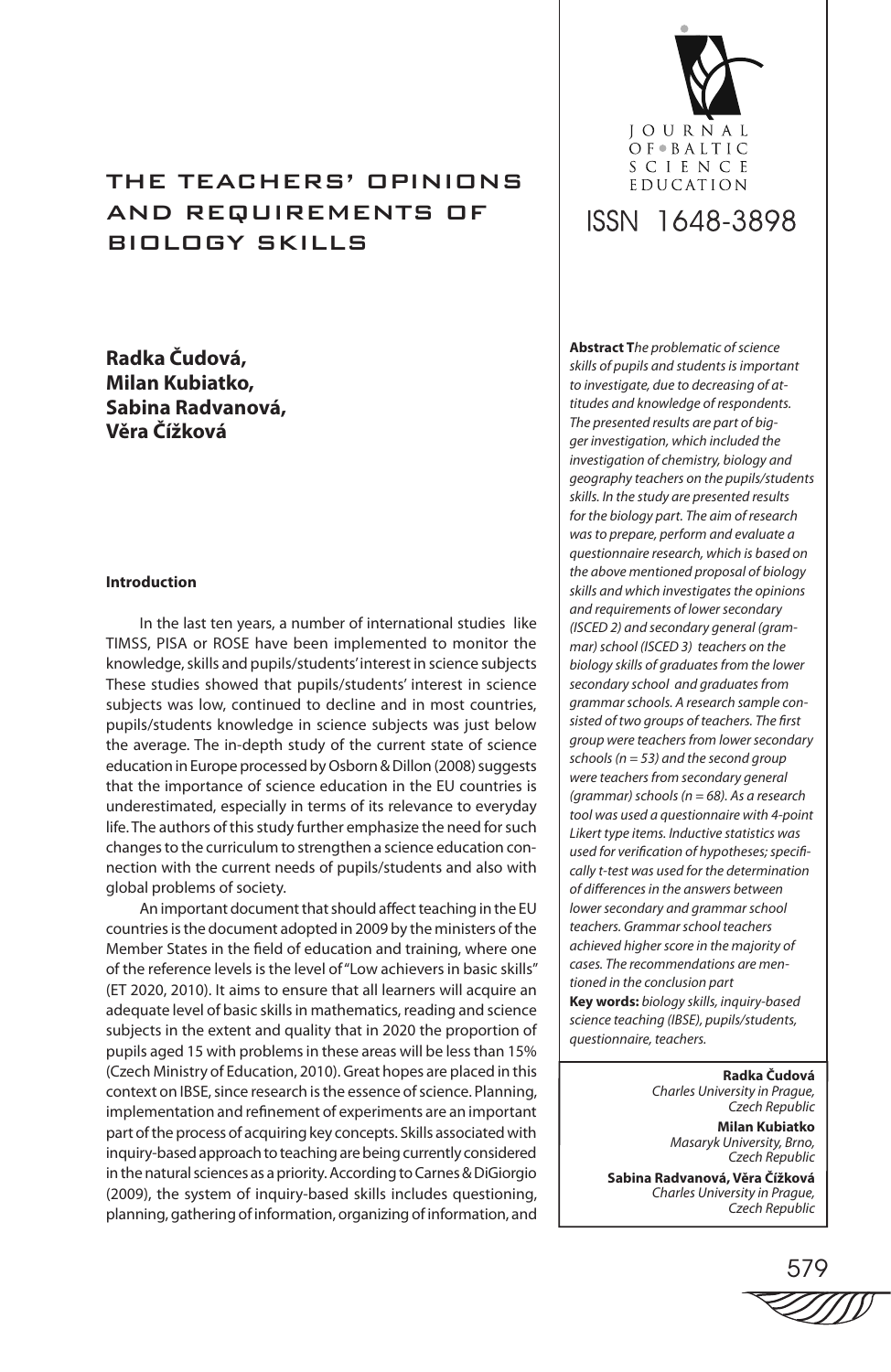compilation of information into its final form and communication of achieved results. These six steps form a closed cycle that begins and also ends with questioning and a new cycle starts again.

#### *Research Focus*

The main objective of the research is to present the proposal of biological skills structuring, based on the requirements of IBSE, and to introduce the results of the questionnaire investigation, which monitors the teachers' opinions of lower secondary school (ISCED 2) and general secondary (grammar) school (ISCED 3) on this structuring. The analysis of their statements is one of the sources for the correction of proposed structure of skills and the subsequent identification of skills that should be acquired by pupils/ students leaving lower secondary and general secondary (grammar) schools. At the same investigation allows to observe the opinion disparity among teachers at different school levels.

#### *Theoretical Background*

The essence of IBSE is that the teacher does not interpret the curriculum in the ready form, but he/ she creates the knowledge through the problem solving and a system of questions ("talking education"). It is therefore a purposeful process of formulating problems, critical experimentation, and assessment of alternatives, planning, investigation and verification, drawing conclusions, information retrieval, creation of models of studied processes, debate with others and forming coherent arguments (Linn, Davis & Bell, 2004). Investigation thus gives the students a chance to not only acquire the new knowledge, but also to understand the basic nature of science. Hand in hand it means the acquisition and mastering of new concepts and research methods. Pedagogical-psychological research of the last decade has revealed that if pupils/students are expected to get more than a superficial knowledge, they need to be actively involved in education; many times to repeat the explanations of important thoughts, to keep in touch with other classmates and to draw their own conclusions based on their own experience. Therefore they are not expected to remain just passive receivers of new information from books or from teachers (Young, 1996).

Many authors from abroad define learning through research as a process within which students acquire the ways of scientific thinking and methods of work, e.g. Wilke & Straits (2005), Hodson (2007), and Nuangchalerm & Thammasena (2009) or Tessier (2010). Therefore the aim is not to reveal some new knowledge, but a rediscovery of the already discovered through the use of sensory apparatus of students, observing, classifying, communicating with classmates, etc. According to Krajčík, Blumenfeld, Marx, Bass & Fredericks (1998), Leonard, Spezial & Penicka (2001) or Shami (2001), investigation also supports the students' ability to formulate questions and problems, interpret a text, diagrams, shapes, models, tables, graphs, maps, to identify dependent and independent variables, collect variables, gather data and process them into generalized conclusions, present results and formulate new hypotheses. Investigation also leads to the formation of students' deep and lasting learning experience. The IBSE approach in the teaching process also brings about a more positive perception of science subjects and pupils/students have more positive attitudes to school compared with the state when only a traditional approach to teaching process is applied (Jaus, 1977; Selim & Shrigley, 1983; Shrigley, 1990) . This conception is consistent with the definition set out in the U.S. national educational standards for science subjects (NSES, 1996) or in the recommendations of the EU Council (Czech Ministry of Education, 2010), which directly define the competencies to be acquired through the use of IBSE. A similar definition can also be found in the work of Apedoe & Reeves (2006). Expert studies show a very positive effect of IBSE on attitudes, knowledge, skills and also success of students. This can be illustrated e.g. through the study aimed at the efficiency of IBSE (Chang & Mao, 1998), or the study focused on practicing and application of process skills in the teaching of biology (Padilla, Okey & Garrand, 1984). The influence of IBSE on the attitudes towards science education and skills in biology was studied e.g. in the work of Gibson & Chase (2002), Knox, Moynihan & Markowitz (2003), Wolf & Fraser (2008).

As mentioned above, a very positive impact of IBSE can be traced on the attitudes, knowledge, and success of students and also on skills development (in our case, in biology). Unfortunately, it is still

580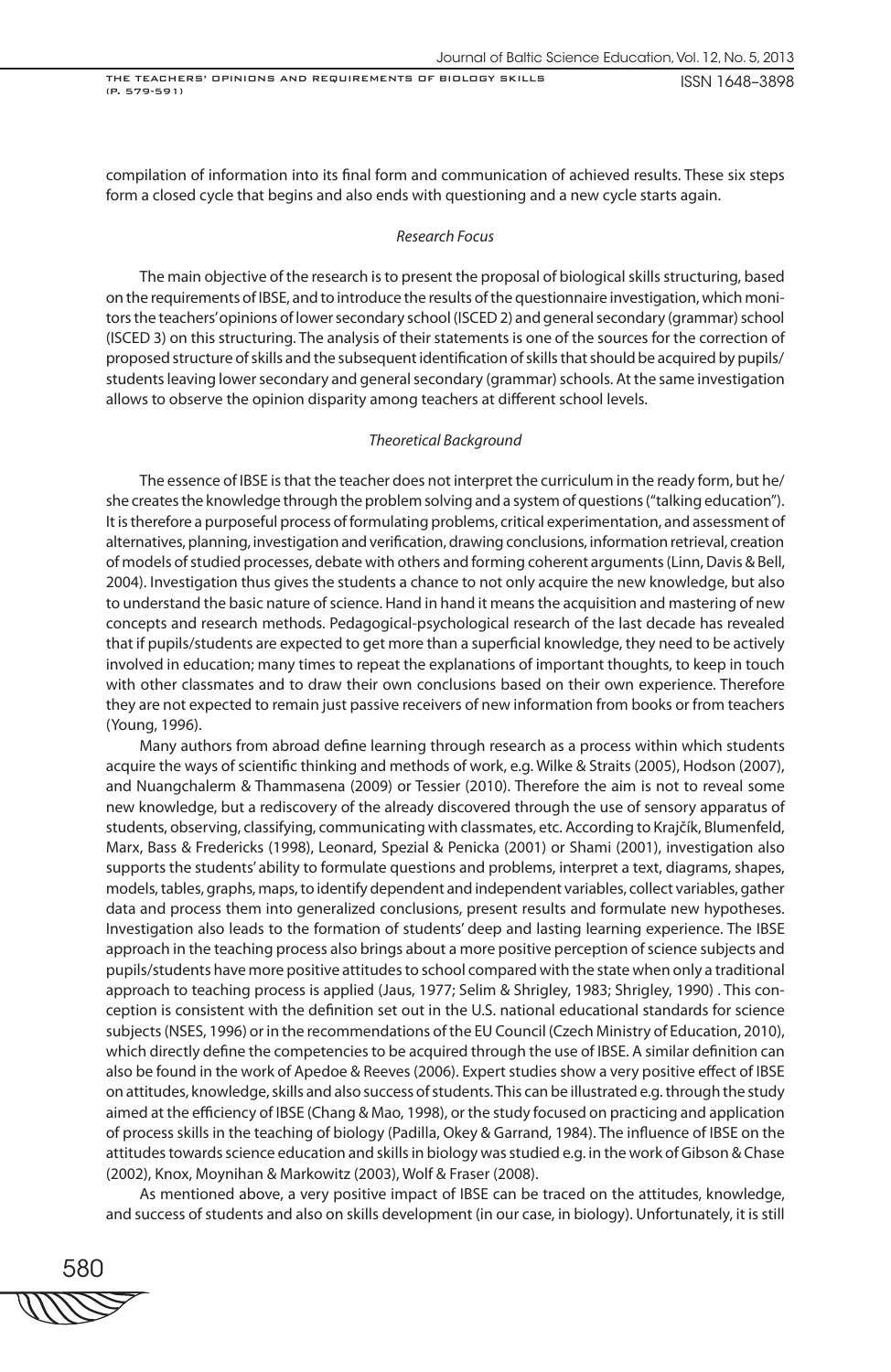possible to come across a phenomenon that can be an obstacle for the continuous development of biology skills in relation to IBSE. The application of IBSE is narrowed down to only a limited amount of time, in most cases not exceeding a few hours within the school year, in many cases caused by researchers. Therefore, the traditional approach still persists. This phenomenon is also pointed out by Erdogan (2005) and Krajčík, Blumenfeld, Marx, Bass & Fredericks (1998).

If students are expected to have a control over all the above skills, it is necessary to create their structuring and categorization. In other countries, these issues were studied by Wilke & Straits (2005), who described science skills in terms of IBSE teaching in 4 steps. The first step is to know the content, the second stage to master general skills (questioning, drawing, measurement, evaluation, formation, communication ...). The third stage refers to scientific skills, such as the formation of hypotheses, estimation, proposal of experiments, data collection, formulation of a conclusion ... The final stage involves experimental skills, which include, for example, troubleshooting, evaluation of suitability of any material, debates, constraints ... Nikopolou (2000) created a list of skills needed for ICT, but it can be applied to all science subjects. Asking questions and hypotheses, decision making and evaluation are considered to be the most important skills. Zohar & Tamir (1993) present a group of scientific skills including: distinguishing between the results and conclusions, drawing the conclusion, assessment, check-up, expressing of assumptions, generalization, hypothesis testing, critical evaluation, group work, interpretation and evaluation. Kuhn (2010) dealt with the question of what it meant to think scientifically, and under four basic conditions she understood investigating, evaluating, inferring and arguing. Lock (1989) tested on a group of pupils/students the following skills: observation, manipulation, interpretation, planning, writing reports and self-assessment. Valentino (2000) divided the science skills into 3 groups: processing (observation, classification, measurement, communication, prediction, experimentation ...), critical thinking (analysis, evaluation, problem solving ...) and argumentation skills (questioning, data search, explaining, and respect for logic ...). Padilla (1990) divided the science skills into two groups: basic, which include observation, communication, classification, measurement, and the second group of integrated skills which include hypotheses formulation, data interpretation, experimenting, variables control. Wenning (2005) proposes a hierarchy of skills, which is based on the appropriate level of performance of inquiry-based intellectual processes.

In the Czech Republic, so far, two approaches have been used to structure the skills. The first was prepared by Kolářová, Macháček, Rojko, Čipera, Banýr, Čížková, Růžková & Koubek (1998); here the skills are classified mainly on the basis of thinking operations, i.e. the greater weight is put on the process of information processing, which takes place in the mind of the individual. The author proposed evaluation criteria, objectives and skills of pupils in science subjects in lower secondary schools (ISCED 2). Regarded as essential are 7 skill goals: Identification and proper use of concepts; Qualitative description of objects, systems and phenomena; and their classification, Explanation of phenomena, Predicting of phenomena and determining of causal connections, Observation, experimentation, measurements and estimations, Quantitative description, Application of science knowledge.

The second method of skills structuring, based on the model of IBSE, primarily involves observable methods (outer circle of information processing). Skills were divided into five areas from asking questions to their answering. This scheme, thus, in a simplified form, monitors the progress in objectified knowledge (Řezníčková, 2003). In order to monitor and evaluate the results achieved in the field of biology skills obtaining in relation to the new curricular documents, it is first necessary to create a new structure and hierarchy of skills, which would correspond to current requirements and became the basis for the creation of an objective assessment tool, such as learning tasks. This theoretical approach led to the proposal of biology skills structuring (Table 1), which is being verified in our research.

# *Proposal of Biology Skills Structuring*

For the above reasons, the authors focused on the creation of a new more detailed structure of biology skills, which reflects an objective way of learning and respects, more consistently and more systematically than in the past, the functional acquisition of general and subject-field skills, and which is based on the international experience related to these issues while respecting the requirements of

581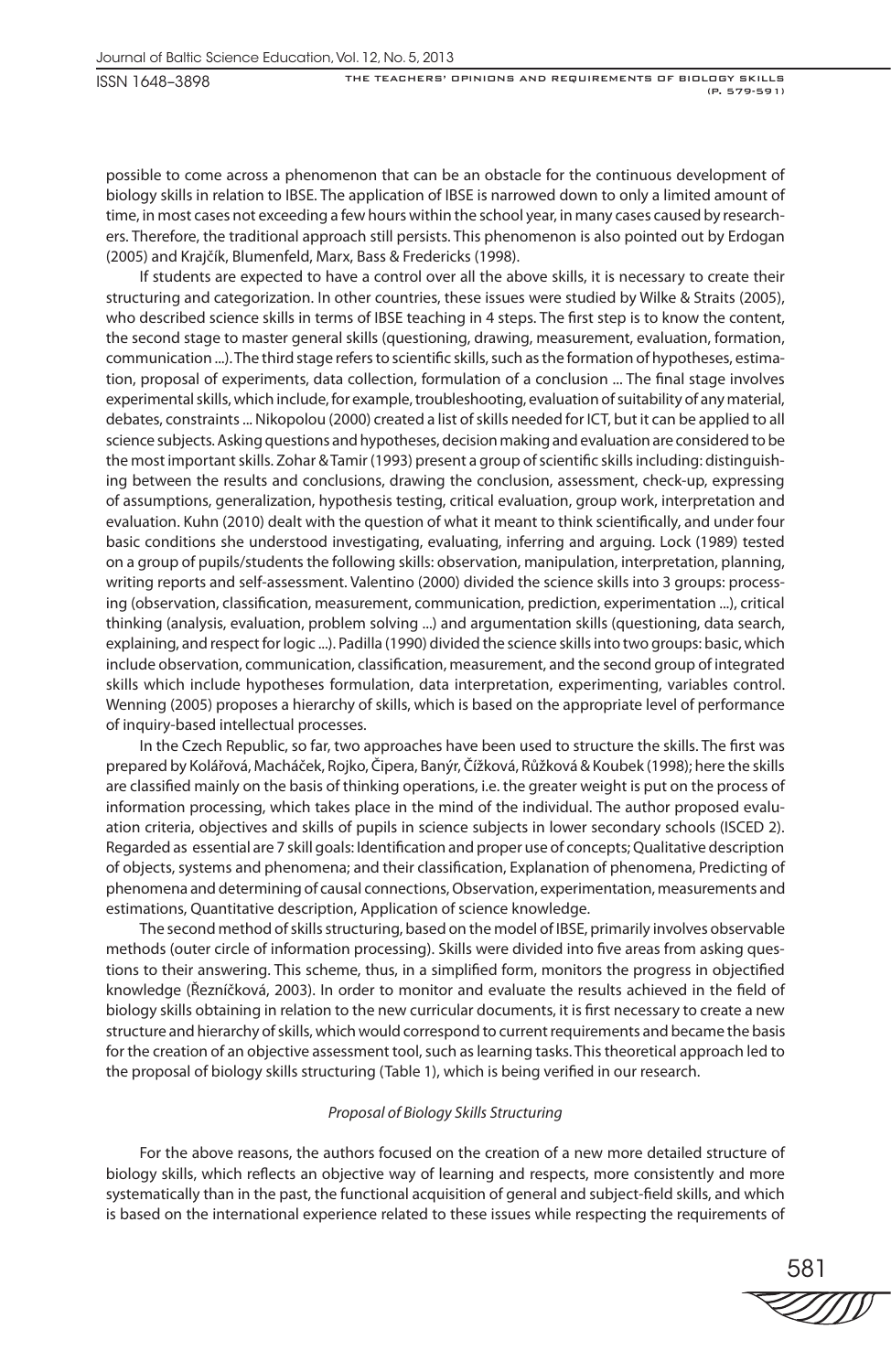ISSN 1648–3898

the Czech curricula. A very interesting structuring is provided in the document presenting the secondary school standards for the subject Science in North Carolina (2004), where skills are first separated and then combined with thematic units of biology. Similarly, in the document Science in New Zealand Curriculum (1993), skills are developed and structured by their nature and subsequently subdivided into four levels according to their difficulty. Moreover they show examples of how and on what topic to acquire the respective skills. These two documents have become an inspiration for the initial proposal of classification of biology skills, which should be acquired by Czech pupils/students. The intention was to raise a discussion over the structuring presented below (Table 1) and subsequently to create the skills structuring that would be generally accepted and in the future it may become a part of and a basis for the evaluation of the curriculum. Biology skills were divided into 4 consecutive categories: A) Identification of biology problems and asking questions, B) Information retrieval and their recording, C) Classification of information and their processing, D) Evaluation of results, drawing conclusions and their presentation. These categories correspond to the steps of inquiry-based approach, and each is divided into 2-4 subcategories containing specific skills.

# **Table 1. Structuring of biology skills.**

| A) Identification of biology problems and asking questions                                           |                                                                                                                                                                                                                                                                                                                                                                                                                                                                                                                                                         |  |
|------------------------------------------------------------------------------------------------------|---------------------------------------------------------------------------------------------------------------------------------------------------------------------------------------------------------------------------------------------------------------------------------------------------------------------------------------------------------------------------------------------------------------------------------------------------------------------------------------------------------------------------------------------------------|--|
| 1. To identify a science thematic area<br>(problem) and determine its link to other<br>science areas | 1.1 To identify (estimate), on the basis of the information submitted (also in the media<br>- newspapers, magazines, radio, television, film, internet ) that the given problem<br>belongs to biology (natural science, natural history)<br>1.2 To include the given issue into the appropriate biology discipline and determine the<br>relationship to other (natural) science disciplines<br>1.3 To describe verbally a biology problem contained in the induced situation (based on<br>the text read, verbally described situations, own experience) |  |
| 2. To interconnect the identified biology<br>problem with previous knowledge                         | 2.1 To determine what has been known about the given problem and what is necessary<br>to find out                                                                                                                                                                                                                                                                                                                                                                                                                                                       |  |
| 3. To be able to formulate and ask ques-<br>tions                                                    | 1.1 To ask questions about the given topic to yourselves and also to the others<br>1.2 To ask an inguiry-based question about the given problem                                                                                                                                                                                                                                                                                                                                                                                                         |  |
| 4. To set a plan (progress) of work individu-<br>ally/in a group                                     | 1.1 To identify the individual steps leading to the expected result<br>1.2 To prepare time-scheduling of work (to estimate time required)<br>1.3 To set the hypotheses on which it is possible to determine the conditions for a solu-<br>tion, experiments, observations,                                                                                                                                                                                                                                                                              |  |

#### **B) Information retrieval and their recording**

| 1. To collect the information from texts and<br>graphic materials       | 1.1 To choose appropriate and credible sources of information to solve the given prob-<br>lem<br>1.2 To work independently with texts and graphic material<br>(Textbook, special (popularizing) text, atlas of products of nature, designation key, picto-<br>rial material, presented graphs and tables)<br>1.3 To work with the Internet and obtain the required information<br>1.4 To make brief notes (excerpt, record)                                                                                                                                                                                                                                                                                                                   |
|-------------------------------------------------------------------------|-----------------------------------------------------------------------------------------------------------------------------------------------------------------------------------------------------------------------------------------------------------------------------------------------------------------------------------------------------------------------------------------------------------------------------------------------------------------------------------------------------------------------------------------------------------------------------------------------------------------------------------------------------------------------------------------------------------------------------------------------|
| 2. To collect the information via observa-<br>tions and experimentation | 1.1 To purposefully observe objects and phenomena<br>1.2 To describe the observed objects and phenomena (to distinguish between the major<br>and minor features)<br>1.3 To work with basic biological instruments (dissecting kit)<br>1.4 To prepare objects for observation (to make cuts, simple staining techniques)<br>1.5 To prepare laboratory specimens (native, persistent, dry, )<br>1.6 To master the technique of microscopy<br>1.7 To carry out experiments according to descriptions<br>1.8 To independently propose an experiment<br>1.9 To identify appropriate methods and tools for the realization of the experiment<br>1.10 To record the results during the observation and experiment (both verbally and<br>qraphically) |

582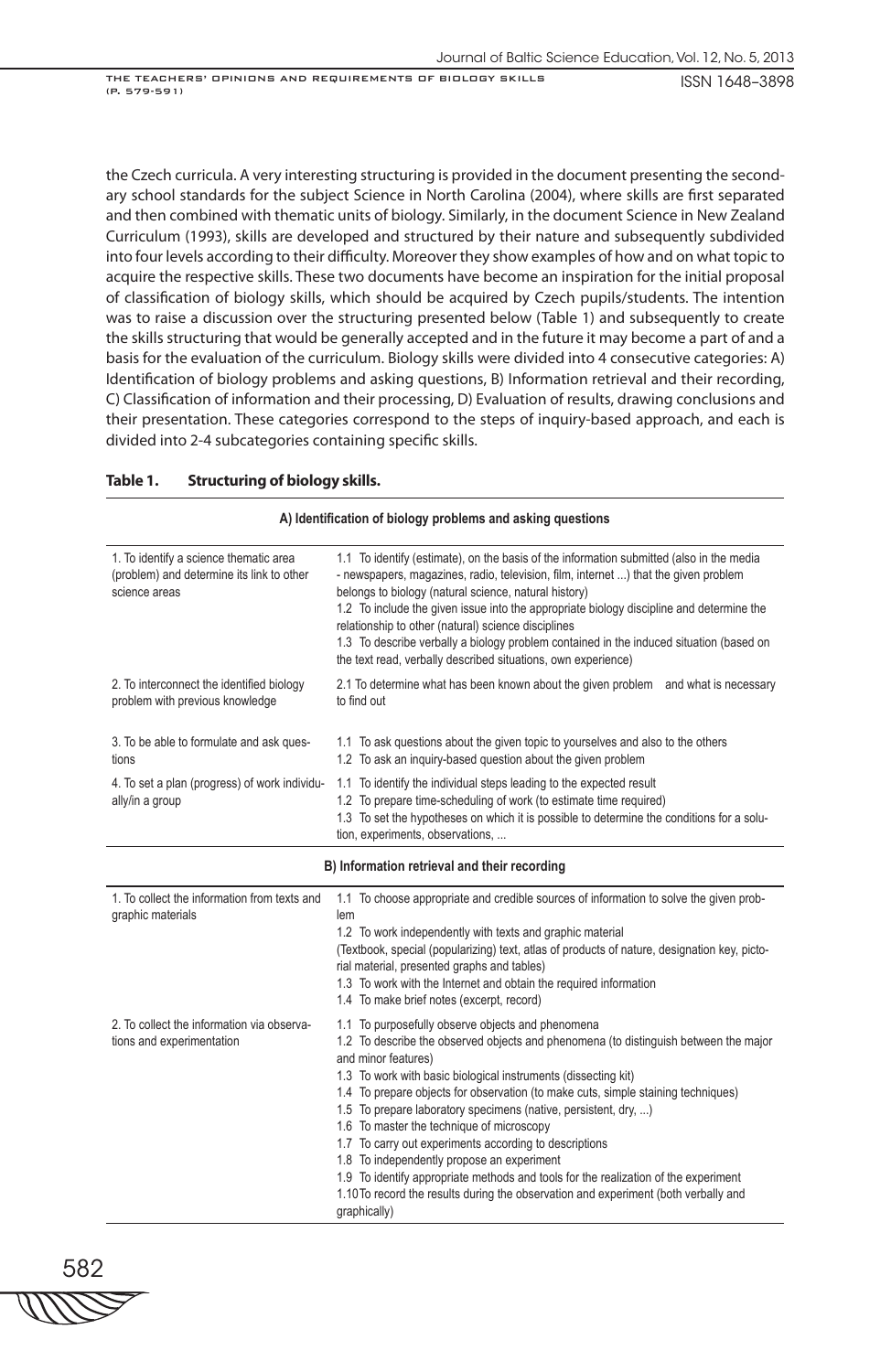| C) Classification of information and their processing                                      |                                                                                                                                                                                                                                                                                                                                                                                                                                                                                                                                                        |  |
|--------------------------------------------------------------------------------------------|--------------------------------------------------------------------------------------------------------------------------------------------------------------------------------------------------------------------------------------------------------------------------------------------------------------------------------------------------------------------------------------------------------------------------------------------------------------------------------------------------------------------------------------------------------|--|
| 1. To classify the information according to<br>the set criterion                           | 1.1 To classify the information according to their significance (main and supplementary)<br>1.2 To classify the information according to their mutual relations (structuring of informa-<br>tion from the easiest to more advanced)<br>1.3 To estimate the significance of the information in terms of their practical use<br>1.4 To classify and categorize objects and phenomena by distinguishing features                                                                                                                                          |  |
| 2. To process the information according to<br>the set criterion (written and graphic form) | 1.1 To formulate the obtained information (text) in own words<br>1.2 To transfer the information from tables and graphs into text format and vice versa<br>1.3 To identify mutual links by means of conceptual (thought) maps<br>1.4 To write a protocol / work progress<br>1.5 To make and describe the general layout / diagram, table, graph<br>1.6 To use simple mathematical procedures for information processing<br>1.7 To perform basic descriptive statistics<br>1.8 To process the information on PC (in the form of table, graph, protocol) |  |

#### **D) Evaluation of results, drawing conclusions and their presentation**

| 1. To assess work/ experiment           | 1.1 To critically evaluate the newly acquired information (my work and the work of oth-<br>ers)<br>1.2 To estimate the errors or weaknesses of my observation and experimentation<br>1.3 To propose any other alternatives of solution (to formulate an alternative explanation)<br>1.4 To comment on my own findings (results) and compare them with already known<br>results        |
|-----------------------------------------|---------------------------------------------------------------------------------------------------------------------------------------------------------------------------------------------------------------------------------------------------------------------------------------------------------------------------------------------------------------------------------------|
| 2. To formulate answers and conclusions | 1.1 To formulate and explain my results<br>1.2 To summarize my results in survey tables, charts, graphs<br>1.3 To critically evaluate the results with respect to assumptions (hypotheses)<br>1.4 To formulate and write a conclusion (using the information from various literature<br>sources and experiments)<br>1.5 To define new challenges on the basis of the obtained results |
| 3. To present the results               | 1.1 To choose the appropriate form to present my results<br>1.2 To present my results in logical sequence<br>1.3 To independently answer the questions related to the topic concerned<br>1.4 To defend my results (to arque)<br>1.5 To discuss and accept justified criticism                                                                                                         |

# **Methodology of Research**

# *General Backround of Research*

The aim of research was to prepare, perform and evaluate a questionnaire investigation, which is based on the above mentioned proposal of biology skills and which investigates the opinions and requirements of lower secondary (ISCED 2) and general secondary (grammar) (ISCED 3) school teachers on the biology skills of graduates from the lower secondary schools and graduates from general secondary (grammar) schools. The analysis of statements of teachers at both levels of schools and their comparison is one of the bases for the correction of the proposed structure of skills and the subsequent identification of skills that should be acquired by pupils leaving primary schools and by students leaving grammar schools. At the same time, the aim of the research is to observe the disparity in opinions among teachers of different school levels.

# *Research Questions and Hypotheses*

The basic research question was whether there were differences in opinions and requirements between lower secondary school teachers and grammar school teachers on pupils/students mastering of the proposed categories of skills when leaving the respective level of school.

583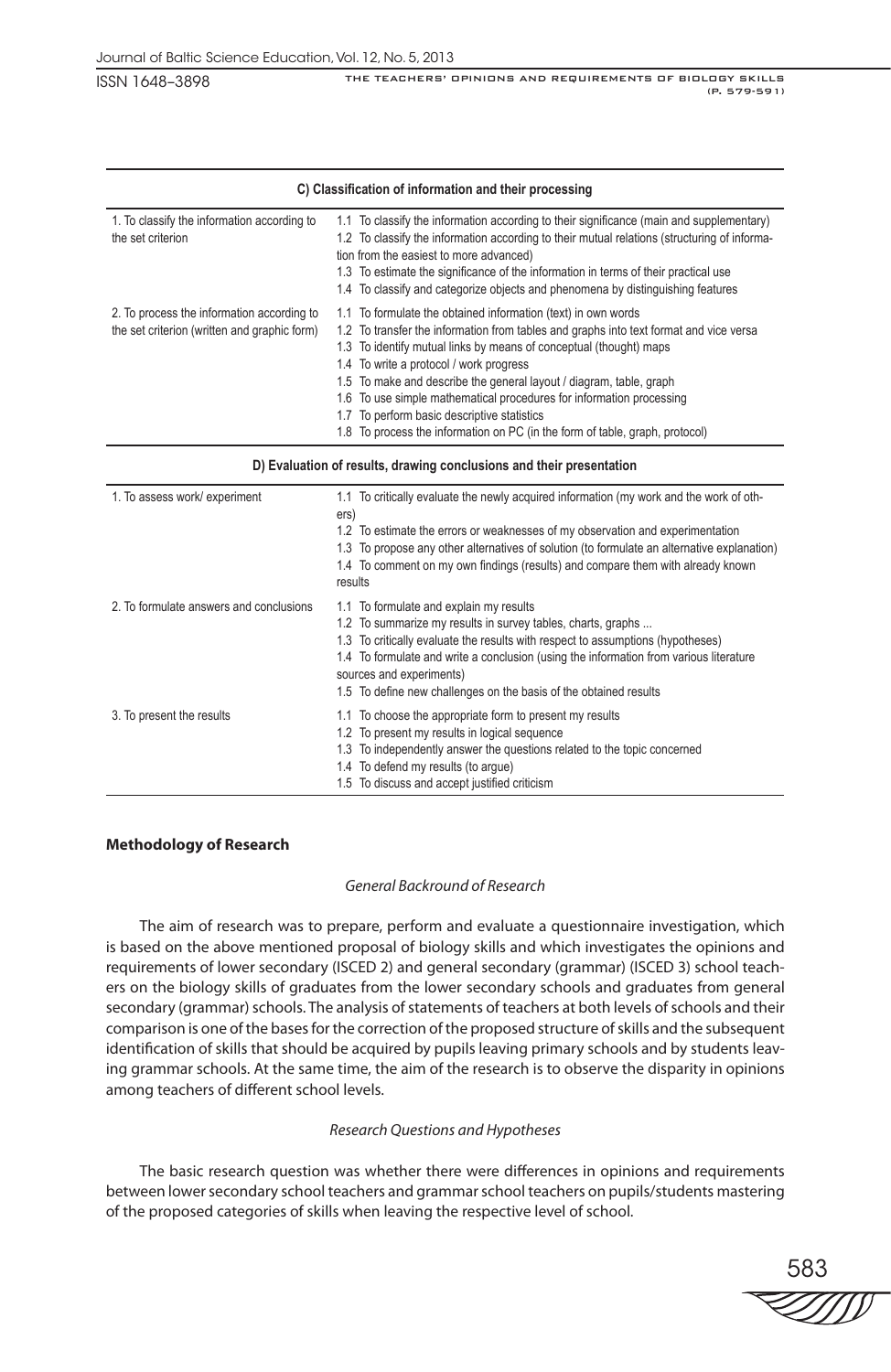Based on the research question, two hypotheses were established; these were being verified within the respective categories of skills:

# **Hypothesis № 1:**

The opinions of lower secondary school teachers and general secondary (grammar) school teachers vary as for the mastering of the respective categories of skills by lower secondary school pupils.

#### **Hypothesis № 2:**

The opinions of lower secondary school teachers and general secondary (grammar) schools teachers vary as for the mastering of the respective categories of skills by general secondary (grammar) school students.

#### *Participants*

A research sample consisted of two groups of teachers. The first group were teachers from lower secondary schools ( $n = 53$ ) and the second group were teachers from general secondary (grammar) schools ( $n = 68$ ). The selection of teachers was intentional so that the research sample in both groups could consist of respondents from all regions of the Czech Republic. It was the purpose to obtain the teachers from every region of the Czech Republic. In the Czech Republic is 14 regions, so there was the effort to obtain from every region two teachers from lower secondary schools and two teachers from grammar schools. Nearly all schools from every region of the Czech Republic were addressed. So, in the research sample are included the teachers, whose answered on the challenge.

#### *Instrument and Procedures*

As a research tool was used a questionnaire of our own design that was divided into two basic parts. The first part included demographic items, namely gender, respondents' age and duration of teaching experience. The second part contained a system of skills divided into four basic categories, each containing from two to four subcategories filled with specific items (Table 1). Likert type items were 4-staged, scale-type with two positive and two negative options. As the aim was to find out the opinion of teachers on the skills that should be, according to these teachers, required from the pupils leaving the lower secondary school (ISCED 2) and from the students leaving the general secondary (grammar) school (ISCED 3), the respondent expressed for each item his/her opinion in terms of both lower secondary and general secondary (grammar) school level. A total number of items were 49; all of them were formulated as positive.

Construct validity of the research tool was ensured by feedback from experts in science subject education (expert on the construction of questionnaires, biology teacher from lower secondary school, biology teacher from general secondary (grammar) school). All of them were asked for anonymity. Based on their comments, the items were adapted into final form. Reliability of the research tool was determined using the Cronbach alpha coefficient, the value of which ( $\alpha$  = 0.94) points to the high reliability of the research tool. For each category, the value of reliability was as follows:

- 1. Identification of biology questions and problems  $\alpha$  = 0.80
- 2. Information retrieval  $\alpha = 0.85$
- 3. Information processing  $\alpha$  = 0.85
- Evaluation of results and drawing of conclusions  $\alpha = 0.91$

The research tool was created in electronic and printed form. Its final form was sent to the e-mail addresses of biology or the questionnaires were sent to teachers of lower secondary schools by regular mail. The response rate from the teachers of lower secondary schools was 66.25%. A similar situation was also in the general secondary (grammar) schools where the total response rate was 80.95%. The questionnaire was designed in the way that to fill it did not take more than 20 minutes. All questionnaires that teachers sent back were in such a fashion that they could be included in the analyses.

584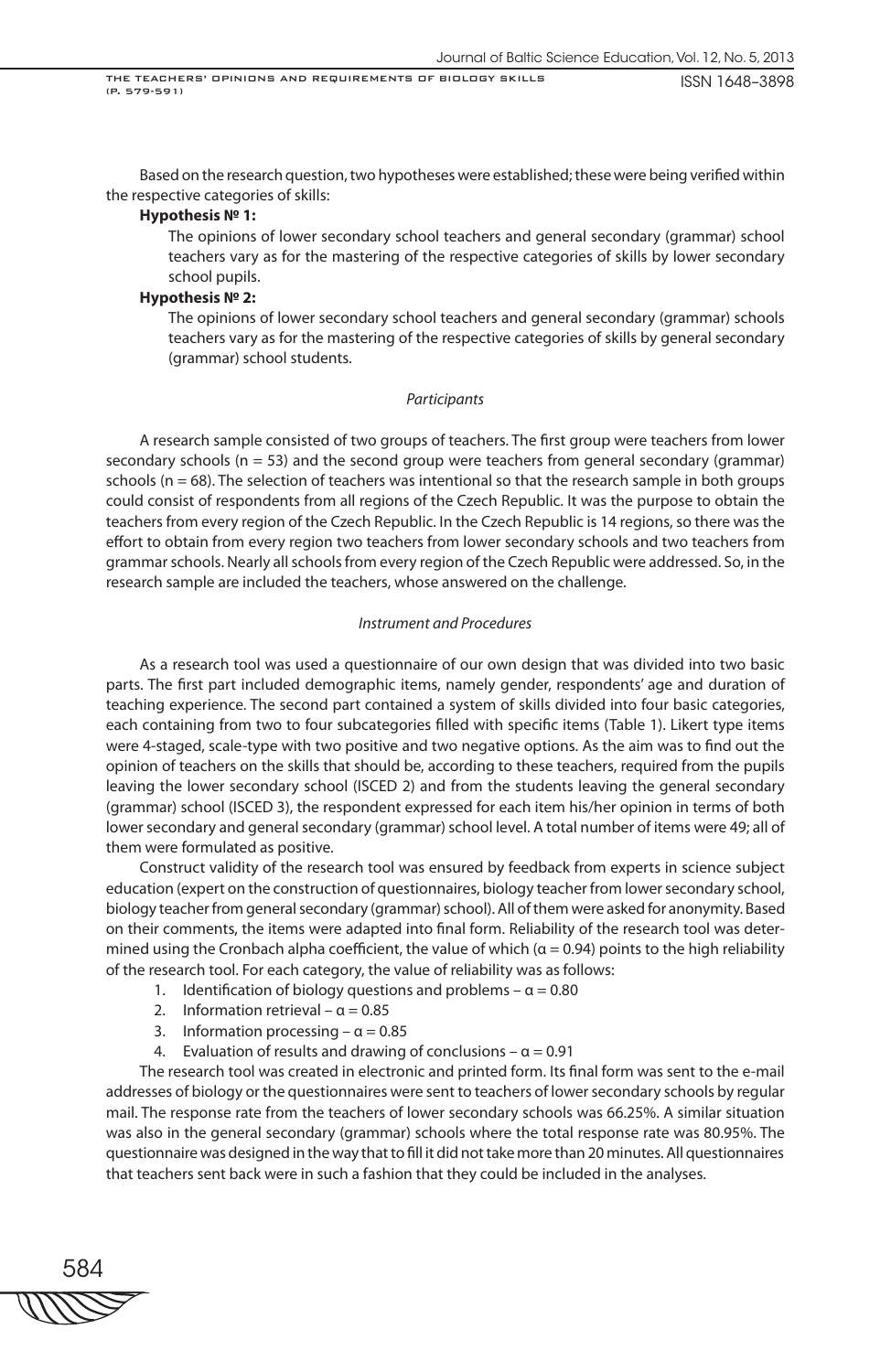# *Data Analysis*

The obtained data were transferred after their receipt into a numerical form from 1 (definitely disagree) to 4 (definitely agree). Data processing was then developed in two ways. Inductive statistics was used for verification of hypotheses; specifically t-test was used for the determination of differences in the answers between lower secondary and general secondary (grammar) school teachers. Another aim was to determine in which item there was a largest difference between the teachers of lower secondary schools and the teachers of general secondary (grammarň schools. Items were compared using the difference in the average score.

To compare the two groups, general secondary (grammar) school teachers and lower secondary school teachers, it was necessary to find out whether the data in the two groups were normally distributed. As the sample was in both cases n > 50, the Kolmogorov-Smirnov test was used to determine normality. The data obtained from the lower secondary school teachers showed the normal distribution  $(d = 0.09, p > 0.20)$ . The normal distribution was also found from the data of general secondary (grammar) school teachers (d = 0.10,  $p > 0.20$ ).

In the result part are used symbols:  $x$  – mean score, SD – standard deviation,  $t$  –  $t$ -test,  $p$  – level of significance.

# **Results of Research**

# *Skill Category A: Identification of biology questions and problems*

• *Teachers' view of the skill "identify biology questions and problems" - pupils of lower secondary school* 

When assessing the skills aimed at identifying of biology questions and problems that should be acquired by pupils at the end of lower secondary school, a difference was revealed between teachers of grammar schools and teachers of lower secondary schools ( $t = 2.25$ ,  $p < 0.05$ ). Teachers from grammar schools ( $x = 3.02$ , SD = 0.37) achieved a higher score compared to lower secondary school teachers ( $x =$ 2.87, SD = 0.35) (table 2). The difference means that teachers from grammar schools give a greater weight to the identification of biology questions and problems among the pupils of lower secondary schools than teachers from lower secondary schools. Negative scores were found in both types of teachers only in the item "Pupils should be able to set hypotheses on the basis of which it is possible to determine the conditions for solutions, experiments, observations ....". Grammar school teachers showed the score (x  $= 2.41$ ) and teachers from lower secondary schools (x = 1.55). These values imply that neither group of teachers considers the above-mentioned skill to be important for pupils of lower secondary schools. A significantly negative evaluation  $(x = 1.87)$  from lower secondary school teachers also appeared with the item "Pupils should be able to ask a research question related to the given problem." Although the teachers from grammar schools achieved higher scores, some of the skills were considered to be more important by lower secondary school teachers compared with teachers from grammar schools.

• *Teachers' view of the skill "identify biology questions and problems" - students of grammar school*

Similarly, for the same category of skills, which, in this case, should be acquired by students of grammar schools, a significant difference was revealed (t = 4.15,  $p$  < 0.001). Grammar school teachers achieved a higher score ( $x = 3.69$ , SD = 0.25) compared with teachers from lower secondary schools ( $x$  $= 3.49$ , SD  $= 0.29$ ) (table 2). None of the items showed a significantly negative score, only lower secondary school teachers rated the item "Students should be able to set hypotheses on which it is possible to determine the conditions for solutions, experiments, observations ...." slightly negatively  $(x = 2.28)$ . An interesting finding is that lower secondary school teachers accomplished a higher score in some items than teachers of grammar schools (A.1.1, A.1.2, A.4.1, A.4.2). This means that lower secondary school teachers consider the above-mentioned skills to be more important for grammar school students than grammar school teachers themselves.

585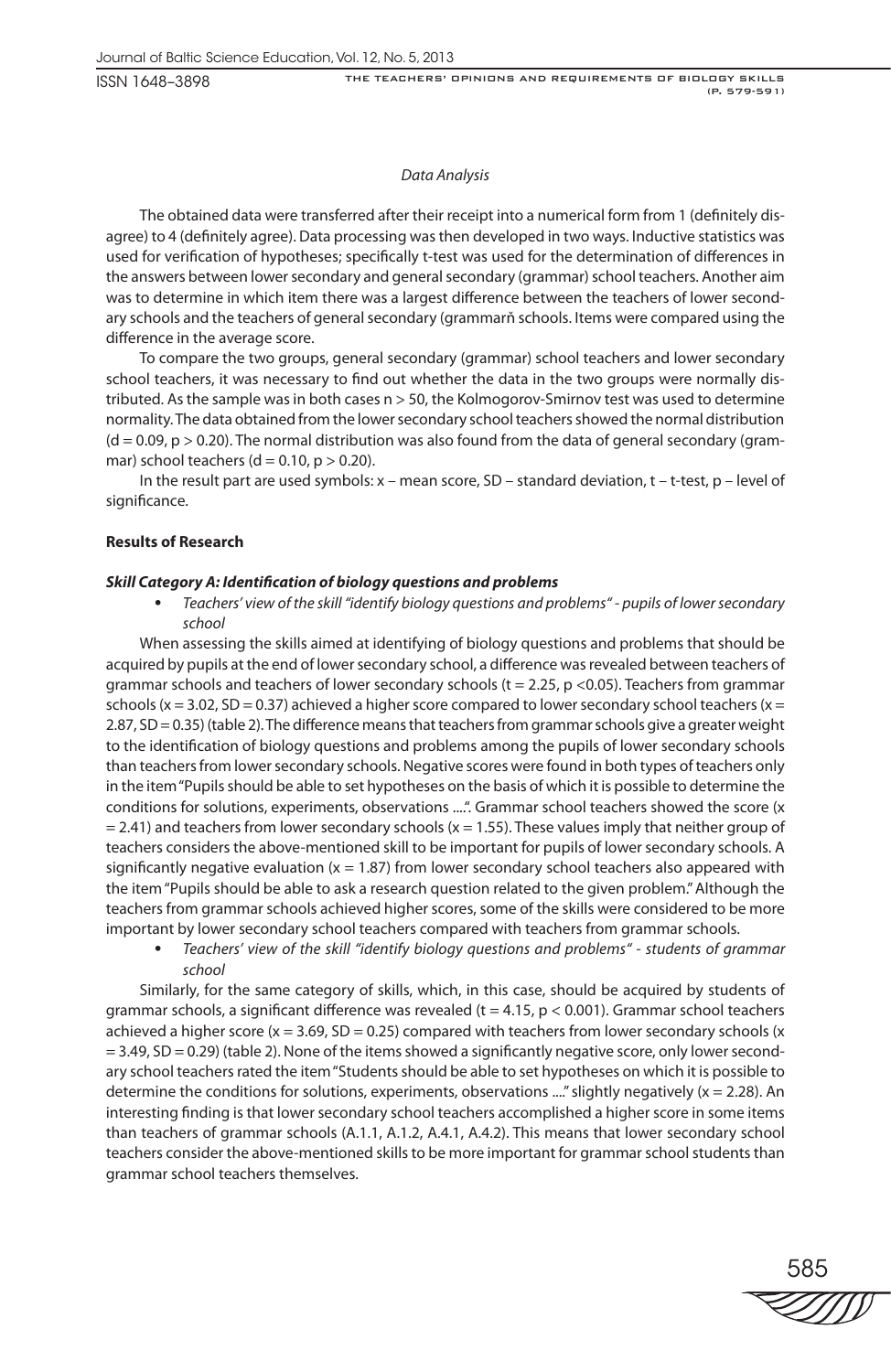| problems". |                                        |                                  | --- |  |
|------------|----------------------------------------|----------------------------------|-----|--|
|            | Lower secondary school teachers<br>(X) | Grammar school<br>teachers $(x)$ |     |  |

pupils of lower secondary schools 2.87 3.02 2.25 < 0.05 students of grammar schools 3.49 3.69 4.15 < 0.001

# **Table 2. Mean score and values of t-test in the category "Identification of biology questions and**

# **Skill Category B: Information retrieval and their recording**

• *Teachers' view of the skill "retrieve the information and record them" - pupils of lower secondary school*

When evaluating this group of skills that pupils should possess at the end of lower secondary school, a significant difference was revealed in results (t = 6.16, p <0.001). Teachers from lower secondary schools achieved higher scores ( $x = 3.54$ ,  $SD = 0.17$ ) compared with teachers from grammar school ( $x = 3.24$ , SD = 0.32) (table 3). The difference means that teachers of lower secondary schools give a greater weight to information retrieval by pupils in lower secondary schools than teachers from grammar schools. Almost all skills were assessed positively, which means that the lower secondary school pupils should have mastered them, by the two groups of teachers, except for the item "Pupils should be able to propose an experiment independently" where the teachers from grammar schools evaluated the given skill as more important  $(x = 2.33)$  for lower secondary school pupils than the teachers from lower secondary schools ( $x = 2.09$ ). Apart from this item, the grammar school teachers achieved a higher score in only two other items (B.1.1 and B.1.2). The score was approximately balanced in all items, the highest difference was detected in the item "Pupils should be able to prepare the objects for observation (make cuts, simple staining techniques)", where lower secondary school teachers considered this skill to be more important (x = 3.72) for lower secondary school pupils than teachers from grammar schools (x = 2.88).

• *Teachers' view of the skill "retrieve the information and record them" - students of grammar school*

A significant difference was found out even in determining the importance of the given group of skills for grammar school students (t = 4.11, p <0.001). Teachers from lower secondary schools achieved higher scores (x = 3.88, SD = 0.11) compared with teachers from grammar schools (x = 3.75, SD = 0.21) (table 3). Each item was evaluated by these two groups of teachers positively, and similarly to the evaluation of skills important for lower secondary school pupils, higher scores were achieved by grammar school teachers in only two items (B.1.1 and B.1.2). This score was balanced in all items; differences were not so marked as when evaluating the importance for lower secondary schools.

# **Table 3. Mean score and values of t-test in the category "Information retrieval and their recording".**

|                                   | Lower secondary school teachers<br>(x) | <b>Grammar school</b><br>teachers $(x)$ |      |         |
|-----------------------------------|----------------------------------------|-----------------------------------------|------|---------|
| pupils of lower secondary schools | 3.54                                   | 3.24                                    | 6.16 | < 0.001 |
| students of grammar schools       | 3.88                                   | 375                                     | 4 11 | < 0.001 |

#### **Skill Category C: Information processing**

• *Teachers' view of the skill "process the information" - pupils of lower secondary school* When evaluating the skills focused on processing the information which should be acquired by pupils at the end of lower secondary school, the difference was found among the teachers of grammar schools and the teachers of lower secondary schools ( $t = 2.57$ ,  $p < 0.05$ ). Teachers from grammar schools  $(x = 3.16; SD = 0.39)$  achieved a higher score compared with the lower secondary school teachers  $(x = 0.39)$  $= 2.98$ , SD  $= 0.33$ ) (table 4). The difference means that teachers from grammar schools give a greater

586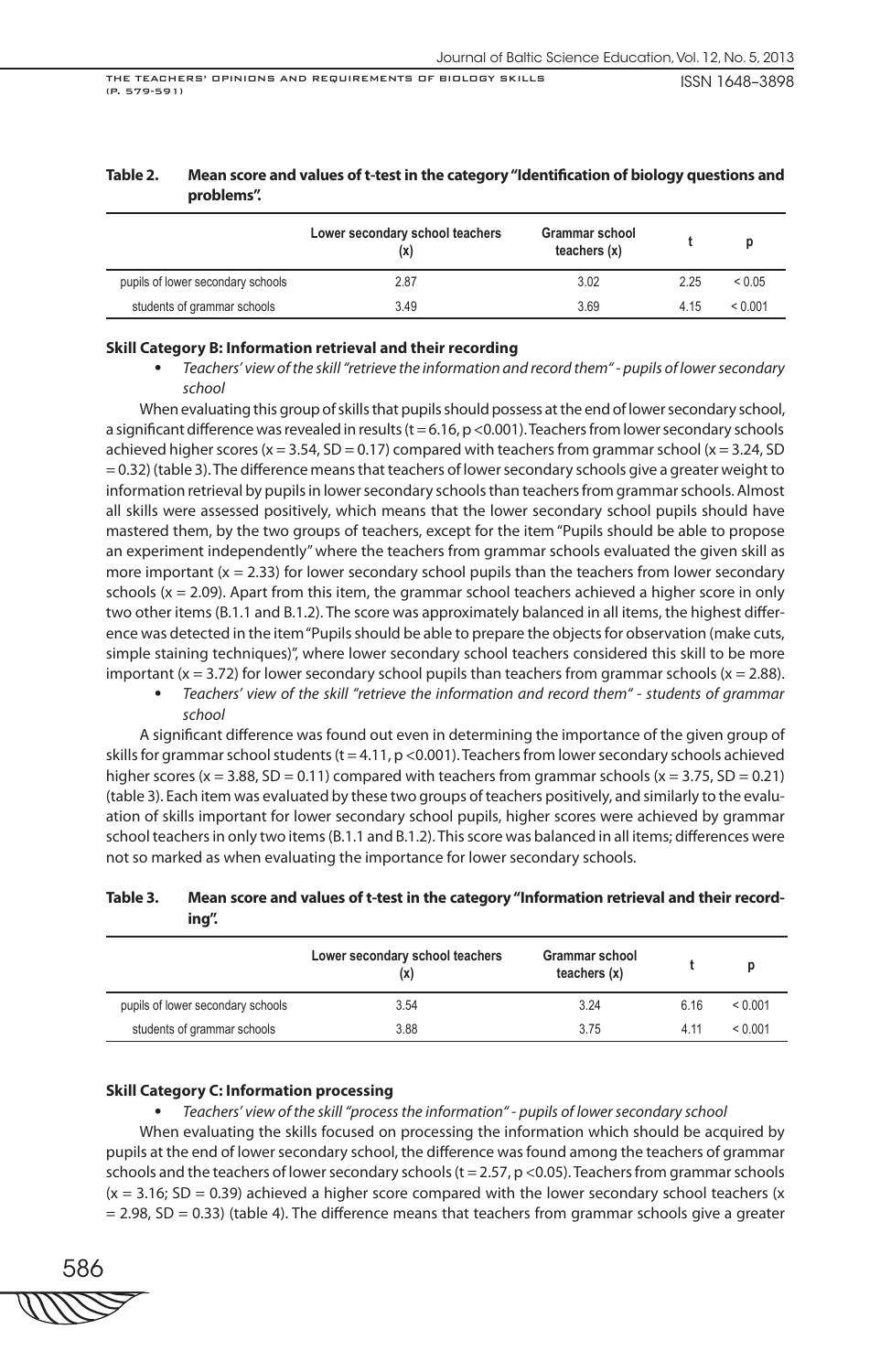weight to the skills related to information processing by lower secondary school pupils than teachers of lower secondary schools. A negative score was found in three items and it was always detected in lower secondary school teachers; this means that they do not consider these skills to be important (C.1.3, C.2.3., and C.2.7). This category revealed a large difference in the skill "Pupils should be able to perform basic descriptive statistics (maximum, minimum, arithmetic mean)"; grammar school teachers consider the given skill as important  $(x = 3.03)$ , in contrast to lower secondary school teachers who consider it as unimportant for lower secondary school pupils ( $x = 1.72$ ).

# • *Teachers' view of the skill "process the information" - students of grammar school*

Similarly, for the same category of skills, which, in this case, should be acquired by students of grammar schools, a significant difference was revealed ( $t = 3.13$ ;  $p < 0.01$ ). Grammar school teachers achieved a higher score (x = 3.73, SD = 0.28) compared with teachers from lower secondary schools (x  $= 3.59$ , SD  $= 0.21$ ) (table 4). None of the items showed a negative score, which means that both groups of teachers consider the skills included in the category related to the processing of information to be important for grammar school students. The largest difference in scores was found, similarly to the skills assessment for lower secondary schools, in the item "Pupils should be able to perform basic descriptive statistics (maximum, minimum, arithmetic mean)"; grammar school teachers consider it important ( $x =$ 3.68), teachers from lower secondary schools as less important ( $x = 2.72$ ).

|                                   | Lower secondary school teachers<br>(X | <b>Grammar school</b><br>teachers $(x)$ |       |        |
|-----------------------------------|---------------------------------------|-----------------------------------------|-------|--------|
| pupils of lower secondary schools | 2.98                                  | 3.16                                    | 2.57  | < 0.05 |
| students of grammar schools       | 3.59                                  | 3.73                                    | 3 1 3 | < 0.01 |

| Table 4. | Mean score and values of t-test in the category "Information processing". |  |  |  |
|----------|---------------------------------------------------------------------------|--|--|--|
|----------|---------------------------------------------------------------------------|--|--|--|

# **Skill Category D: Evaluation of results and drawing conclusions**

• *Teachers' view of the skill "evaluate results and draw conclusions" - pupils of lower secondary school*

When evaluating this group of skills that pupils should possess at the end of lower secondary school, a significant difference was revealed in results ( $t = 3.35$ , p <0.01). Teachers from lower secondary schools achieved lower scores ( $x = 2.86$ , SD = 0.43) compared with teachers from grammar school  $(x = 3.13, SD = 0.44)$  (table 5). This difference means that teachers from grammar schools give a greater weight to the skills related to information processing by lower secondary school pupils than teachers of lower secondary schools. Negative scores were found in four items and it has always been detected in lower secondary school teachers, which means that they do not consider these skills to be important (D.1.3, D.1.4, D.2.3 and D.2.5). The most significant difference was found in the item "Pupils should be able to critically evaluate the results with respect to assumptions (hypotheses)" where the respective skills are given more importance by teachers from grammar school  $(x = 2.86)$ , compared with teachers from lower secondary schools  $(x = 1.72)$ . Interesting sounds the finding that in case of lower secondary school pupils almost all teachers of lower secondary schools  $(x = 3.91)$  give a high importance to the skill "Pupils should be able to present the results in a logical order". Grammar school teachers achieved a lower score  $(x = 3.33)$ .

• *Teachers' view of the skill "evaluate results and draw conclusions" - students of grammar school*

Similarly, for the same category of skills, which, in this case, should be acquired by students of grammar schools, a significant difference was revealed (t = 2.93;  $p < 0.01$ ). Grammar school teachers achieved a higher score (x =  $3.67$ ; SD = 0.28) compared with teachers from lower secondary schools (x =  $3.51$ ; SD = 0.29) (table 5). None of the items showed a negative score. Differences in individual skills between groups of teachers were not as large as in the evaluation of the importance of skills for lower secondary school pupils. The largest difference in the score was, as in the previous case, in the skill "Pupils should

587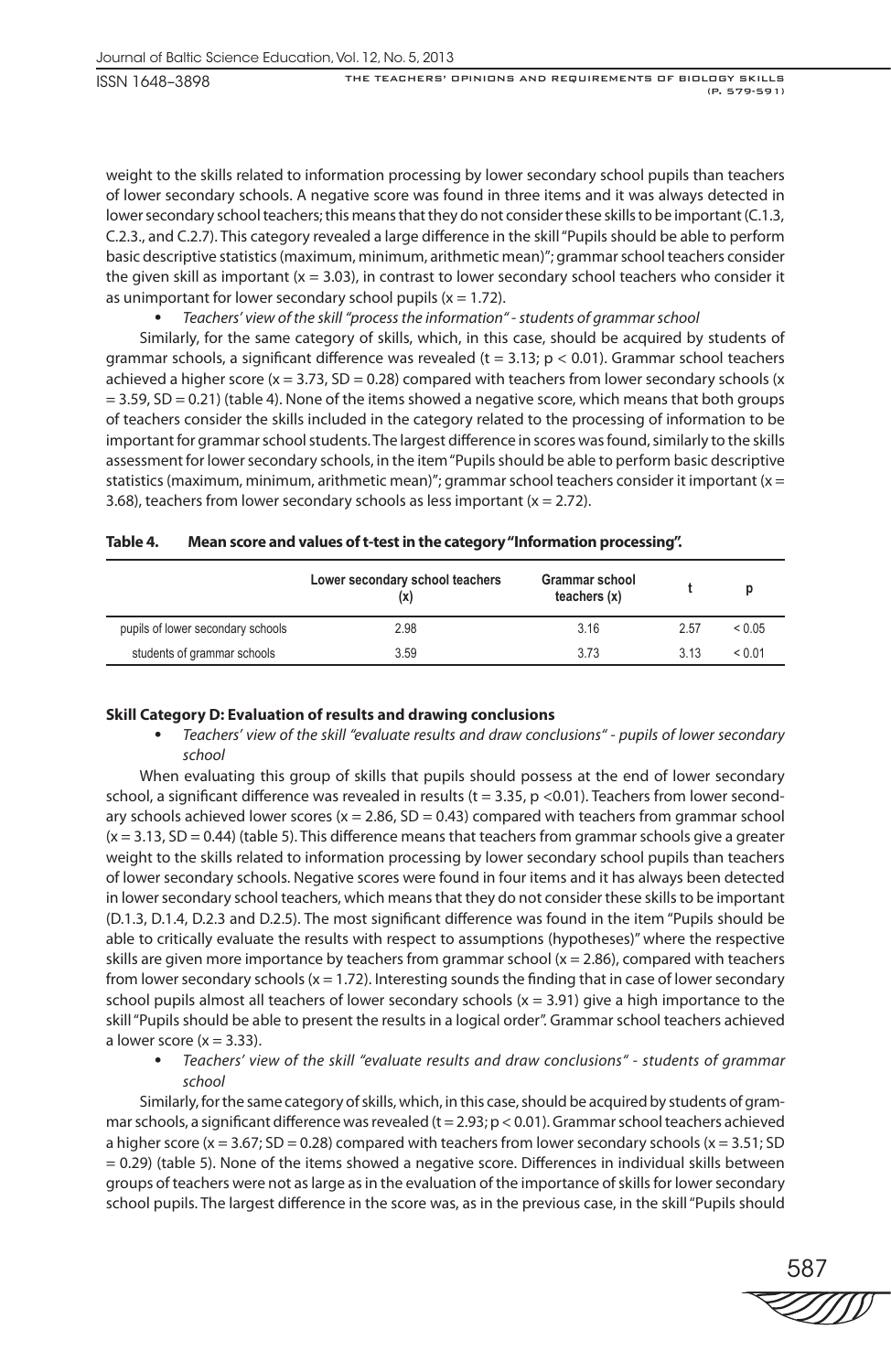be able to critically evaluate the results with respect to assumptions (hypotheses)", where teachers from grammar schools achieved higher scores ( $x = 3.57$ ) than teachers from lower secondary schools, who did not consider the given skill so important for grammar school students ( $x = 2.45$ ).

Based on further detailed analyses, modifications in skills structuring and follow-up specifications were carried out for the respective school levels. A final version of this structuring will be published on the project website.

| Table 5. | Mean score and values of t-test in the category "Evaluation of results and drawing conclu- |
|----------|--------------------------------------------------------------------------------------------|
|          | sions".                                                                                    |

|                                   | Lower secondary school teachers<br>(x) | <b>Grammar school</b><br>teachers $(x)$ |      |            |
|-----------------------------------|----------------------------------------|-----------------------------------------|------|------------|
| pupils of lower secondary schools | 2.86                                   | 3.13                                    | 3.35 | ${}< 0.01$ |
| students of grammar schools       | 3.51                                   | 3.67                                    | 2.93 | ${}< 0.01$ |

In the figure 1 are summary of the basic results.



■ lower secondary school teachers ■ grammar school teachers

*\* p < 0.05; \*\* p < 0.01; \*\*\* p < 0.001*

**Figure 1: Mean score for each category.** 

# **Discussion**

Research focused on verifying the two hypotheses concerning the opinion of teachers from lower secondary and grammar schools as for the four categories of biology skills that should be mastered by pupils/students leaving the lower secondary or grammar school. The first hypothesis can be accepted because the skills in each category revealed significant differences among teachers of lower secondary and grammar schools in their view of mastering these skills by pupils/students.

In the first category, a higher score was achieved by teachers from grammar schools, which may be caused by the fact that pupils coming from lower secondary schools to grammar schools have a low level of acquisition of skills concerning the identification of biology questions. It is an incentive for

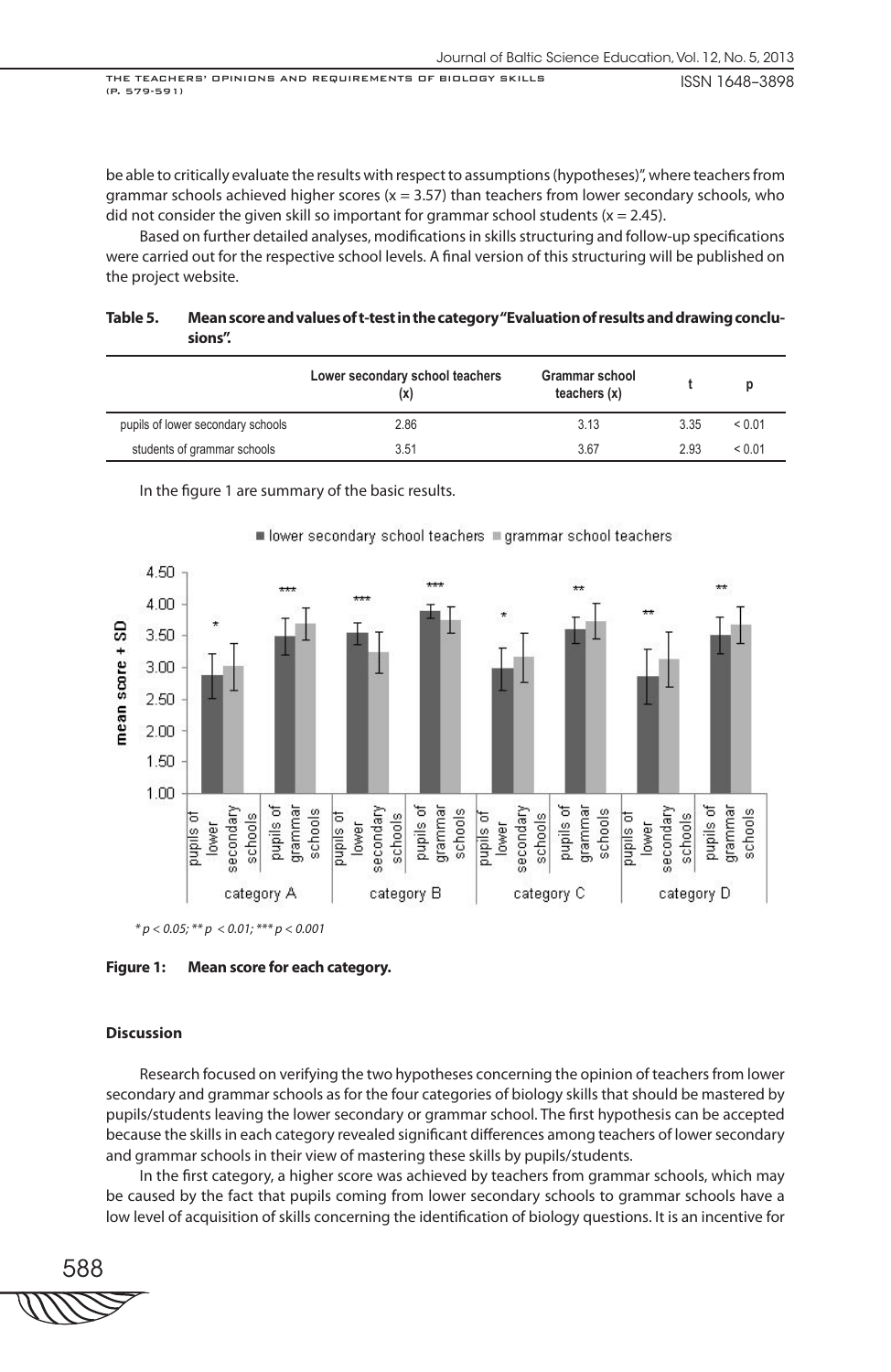lower secondary school teachers to pay more attention to this issue. The second category, information retrieval and their recording, is considered to be more important for lower secondary school pupils by teachers from lower secondary schools in contrast to teachers from grammar schools. This is probably due to a greater emphasis of lower secondary school teachers on acquiring the skills related to gathering the information from different sources and their further recording. The emphasis is definitely also put on mastering the work in practical tutorials, work with a microscope and other laboratory equipment. Lower scores of teachers from grammar schools are probably due to the expectation that students coming from lower secondary schools to grammar schools have already acquired the given skills. In the third category of skills related to information processing, a higher score was achieved by grammar school teachers, who expected that pupils from the lower secondary school would have these skills, as opposed to lower secondary school teachers who see the given group of skills as somewhat too demanding for their pupils and probably think that students can learn these skills in greater detail later at the grammar school. As concerns the fourth category of skills, more significant scores were achieved by grammar school teachers. The reason could be - similarly to previous cases - that grammar school teachers already expect from pupils leaving the lower secondary school the skills related to the assessment of results and their presentation. However the lower secondary school teachers do not expect these skills from all the pupils; not all of them will continue to study a higher stage of school. For this reason, these teachers do not consider these skills to be so important though the assessment of results at the appropriate level should be mastered by all the pupils.

The second hypothesis can also be accepted because the view of teachers from lower secondary schools and grammar schools is different as for the skills of grammar schools students.

In the first category concerning the identification of biology questions and problems, a considerably higher score was achieved by grammar school teachers. The result is probably caused by the requirements of grammar school teachers on their students who should have already known how to work with biology information in an independent manner and also how to plan the work progress. Lower secondary school teachers do not expect such an extent of independency even with grammar school students; therefore they finally reached a lower score. The second category of skills related to information retrieval and their recording showed a higher score of lower secondary school teachers. However, with a more detailed view of the results, it is obvious that both groups of teachers put a great emphasis on this group of skills and consider these skills to be very important for grammar school students not only in terms of their secondary school studies but also in terms of their further study and everyday life. The third category is considered to be more important for grammar school students by grammar school teachers. However, similarly to previous cases, both groups of teachers evaluated the given group of skills as very positive. The result was more or less expected since the information obtained by the students must be further processed and evaluated. If they were not able to do it, information retrieval would lose its importance. In the last category of skills, significantly higher scores were achieved by teachers from grammar schools. The result is perhaps caused, as in the first category, by higher requirements of grammar school teachers on their students when evaluating their results and their presentation. Teachers from lower secondary schools apparently consider these skills to be too difficult even for grammar school students.

As mentioned in the theoretical part of the study, the number of publications on the opinions of teachers related to the mastery of biology skills by pupils/students at the individual levels of education is very low - almost zero; therefore it is very difficult to raise a deeper discussion over the results. It is possible to indirectly focus on what could lead to higher levels of acquisition of the proposed skills. As shown in many studies (e.g. Gibson & Chase, 2002), a positive development of biology skills is affected by IBSE. However it is important to regularly integrate IBSE into biology lessons all the year round. Requirements of Czech curricula are very demanding in terms of knowledge; the emphasis is still put on memorizing so a regular application of IBSE by teachers is unrealistic due to lack of time.

The analysis of foreign literature also offered an interesting finding that research investigations were largely conducted among secondary school students (Chang & Mao, 1998; Gibson & Chase, 2002; Knox, Moynihan & Markowitz, 2003; Padilla, Okey & Garrand, 1984). Application of IBSE and development of relevant skills should, however, be shifted in a larger extent towards younger pupils as well as research investigations in this area.

589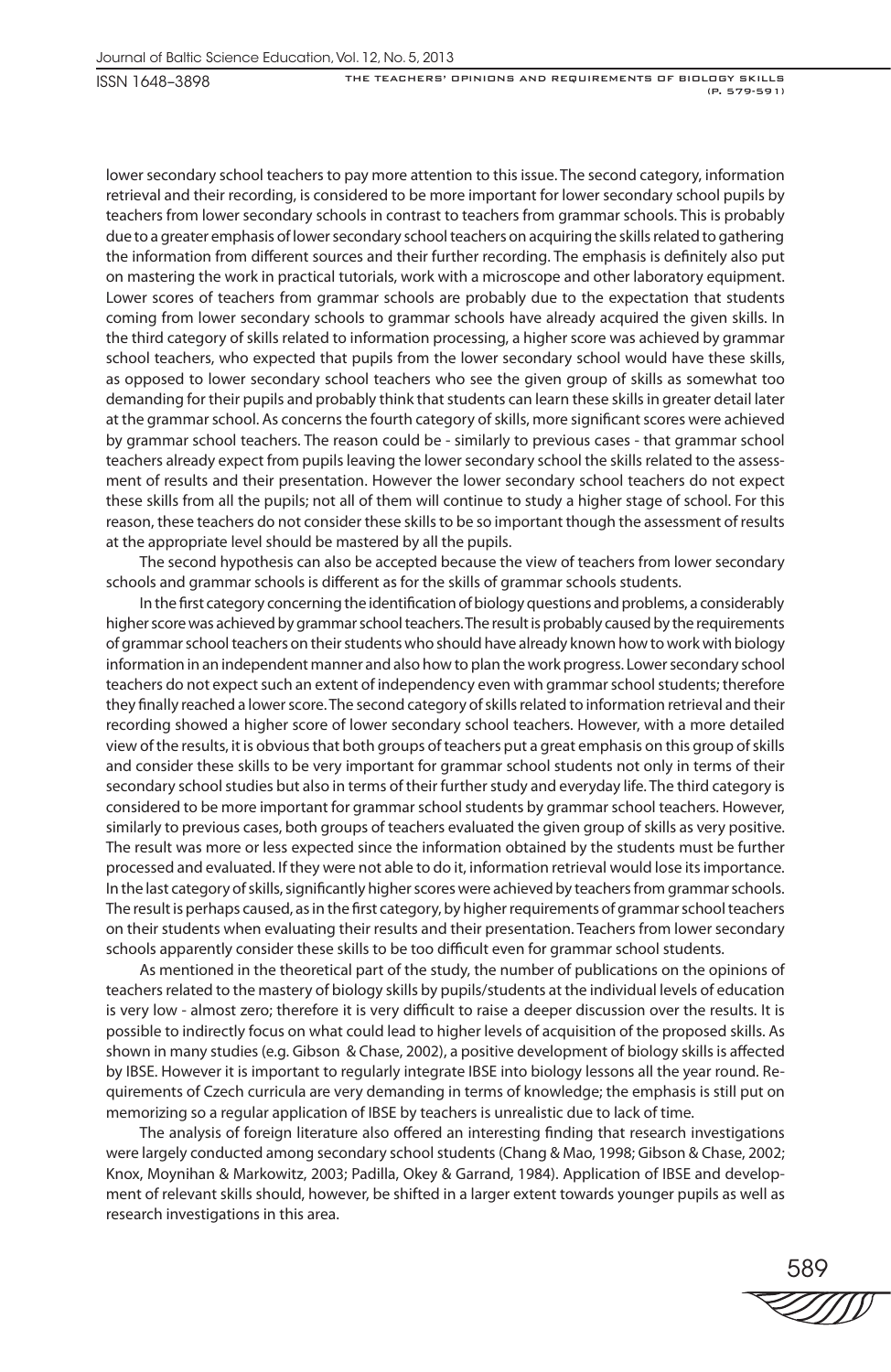It is important to realize that, like almost every study, even this one has its limits. Research investigation was carried out in the Czech Republic; therefore the question arises of implementation of research investigation in other countries, with a similar educational system, to determine whether there are conditions to achieve similar results presented in this work. It would also be interesting to find out not only the view of teachers from lower secondary and grammar schools but also the opinion of academic staff that prepare the curricula and also, last but not least, the opinion of pupils/students.

# **Conclusions**

The present study ranks among the first of its kind, where the opinions were investigated of lower secondary and grammar school teachers as for the skills that pupils/students should have mastered when leaving the lower secondary or grammar school. The categories, subcategories and individual skills referred to in this work are not finite because after the completion of the study it will be necessary to modify the proposed categorization of skills, which is one of the main objectives of this research. The study presents only the first results focused on comparing the opinions of lower secondary school teachers and grammar schools teachers. Further analyses will focus on detecting the influence of other variables, such as gender, age, etc., which can affect the results. One of possible further analyses is to carry out the analysis in other science subjects for the purposes of mutual comparison. This study, at least partially, will cover the gap, which is present in the given type of research investigation.

#### **Acknowledgements**

The Czech Science Foundation (GACR) P407/10/0514 Pupils´ skills in biology, geography and chemistry: research on intended, realized and acquired curriculum in curricular reform implementation phase.

#### **References**

- Apedoe, X., S. & Reeves, T. C*.* (2006). Inquiry-based learning and digital libraries in undergraduate science education. *Journal of Science Education and Technology, 15* (5), 321-330.
- Carnesi, S., & DiGiorgio, K. (2009). Teaching the inquiry process to 21st century learners. *Library Media Connection, 27* (5), 32-36.
- Czech Ministry of Education (2010). *ET 2020. Strategický rámec evropské spolupráce ve vzdělávání a odborné přípravě*. Praha: MŠMT.
- Erdogan, I. (2005). Controlled volcanism in the classroom: A simulation. *Science Activities, 42* (1), 21–24.
- ET 2020. (2010). *Strategický rámec evropské spolupráce ve vzdělávání a odborné přípravě*. Praha: MŠMT.
- Gibson, H. L., & Chase, C. (2002). Longitudinal impact of an inquiry-based science program on middle school students' attitudes toward science. *Science Education, 86* (5), 693-705.
- Hodson, D. (2007). What is scientific literacy and why do we need it? In. Singh, A. eds. *Multiple Perspectives on Education and Society in Newfoundland and Labrador*. Newfoundland and Labrador: Memorial University.
- Chang, C., Mao, S. (1998). *The effects of an inquiry-based instructional method on earth science students' achievement*. Paper presented at the Annual Meeting of the National Association for Research in Science Teaching (71st, San Diego, CA, April 19-22, 1998).
- Jaus, H. H. (1977). Activity-oriented science: Is it really that good? *Science and Children, 14* (7), 26–27.
- Knox, K. L., Moynihan, J. A., & Markowitz, D. G. (2003). Evaluation of short-term impact of a high school summer science program on students' perceived knowledge and skills. *Journal of Science Education and Technology, 12* (4), 471–478.
- Kolářová, R., Macháček, M., Rojko, M., Čipera, J., Banýr, J., Čížková, V., Růžková, I., & Koubek, P**.** (1998) *Co by měl žák umět z fyziky, chemie a přírodopisu.* Praha: Prométheus, l998.
- Krajcik, J., Blumenfeld, P. C., Marx, R. W., Bass, K. B., & Fredericks, J. (1998). Inquiry in project-based science classrooms: Initial attempts by middle school students. *Journal of the Learning Sciences, 7* (3-4), 313–350.
- Kuhn, D. (2010). *What is Scientific thinking and How Does it Develop? Handbook of childhood cognitive development.*  NY: Teachers College Columbia University.
- Leonard, W. H., Speziale, B. J., & Penick, J. E. (2001). Performance Assessment of a Standards Based High School Biology Curriculum. *The American Biology Teacher, 63* (5), 310-315.
- Linn, M. C., Davis, E. A., & Bell, P. (2004). *Internet environments for science education*. Mahwah, NJ: Lawrence Erlbaum.

590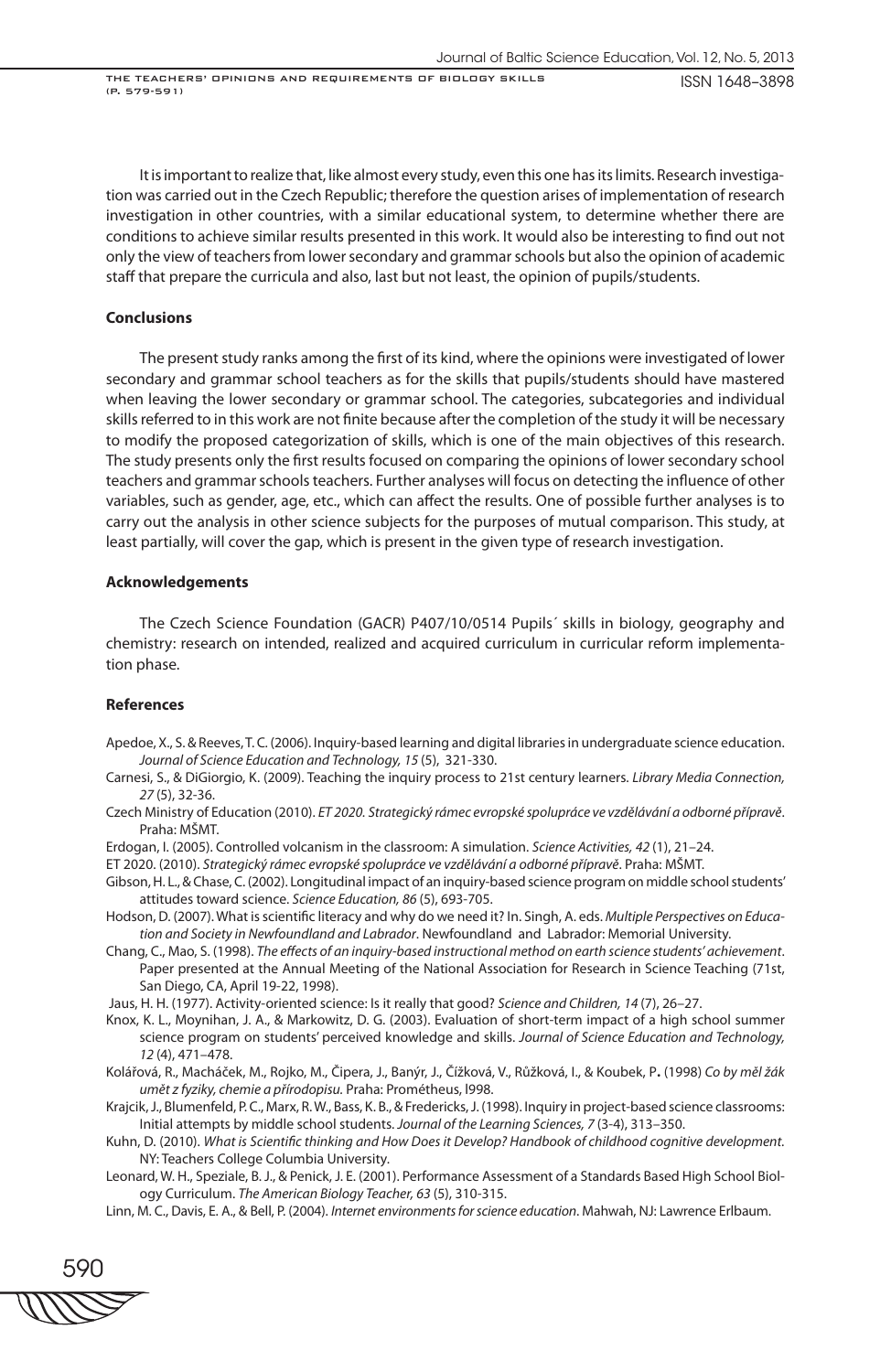Lock, R. (1989). Assesment of practical skills Part 1. The relationships between component skills. *Research in Science and Technological Education, 7* (2), 221-233.

Nikolopoulou, K. (2000). Development of pupils' classification skills in science lessons: an intervention of computer use. *Journal of Science Education and Technology, 9* (2), 141-145.

Nuangchalerm, P., & Thammasena, B. (2009). Cognitive Development, Analytical Thinking, and Learning Satisfaction of Second Grade Students learned through Inquiry-based Learning. *Asian Social Science, 5* (10), 82-87.

Padilla, M. J. (1990). Science Process Skills. *National Association of Research in ScienceTeaching Publication: Research Matters - to the Science Teacher*. Retrieved 4/09/2013, from: http://www.narst.org/publications/research/skill. cfm

Padilla, M. J., Okey, J. R., & Garrand, K. (1984). The effects of instruction on integrated science process skill achievement. *Journal of Research in Science Teaching, 21* (3), 277–287.

Řezníčková, D. (2003). Geografické dovednosti, jejich specifikace a kategorizace. In *Geografie- Sborník České geografické společnosti, 108* (2), 146-163.

Science in North Carolina. (2004). Retrived 2/08/2010, from: http://www.ncpublicschools.org

Science in New Zealand Curriculum. (1993). Retrieved 2/08/2010, from: http://www.minedu.govt.nz/NZEducation/ EducationPolicies/Schools/CurriculumAndNCEA/NationalCurriculum/CurriculumStocktakeReportToMinisterEducSept02/Bibliography\_and\_References.aspx

Selim, M. A., & Shrigley, R. L. (1983). The group dynamics approach: A sociopsychological approach for testing the effect of discovery and expository teaching on the science achievement and attitude of young Egyptian students. *Journal of Research in Science Teaching, 20* (3), 213–224.

Shami, P. A. (2001). *Science Curriculum for the Primary School National Institute of Science and Technical Education*. Islamabad: Ministry of Education, Govt. of Pakistan.

Shrigley, R. L. (1990). Attitude and behavior correlates. *Journal of Research in Science Teaching, 27* (2), 97–113.

Tessier, J. (2010). An Inquiry-Based Biology Laboratory Improves Preservice Elementary Teachers' Attitudes About Science. *Journal of College Science Teaching, 39* (6), 84-90.

Valentino, C. (2000). Developing science skills. Retrieved 2/08/2010, from: http://www.eduplace.com/science/ profdev/articles/valentino2.html

Wenning, C. (2005). Levels of Inquiry: Hierarchies of pedagogical practices and inquiry processes. *Journal of Physics Teacher Education Online, 2* (3), 3-11.

Wilke, R. R., & Straits, W. J. (2011). Practical Advice for Teaching Inquiry-Based Science Process Skills in the Biological Sciences. *The American Biology Teacher, 67* (9), 534-540.

Wolf, S. J., & Fraser, B. J. (2008). Learning Environment, Attitudes and Achievement among Middle-school Science Students Using Inquiry-based Laboratory Activities. *Research in Science Education, 38* (3), 321–341.

Young, D. B. (1996). Nové prístupy vo vyučovaní prírodných vied: Didaktika bádania proti didaktike prijímania. *Pedagogická revue, 48* (5/6), 209-218.

Zohar, A., & Tamir, P. (1993). Incorporating critical thinking into a regular high school biology curriculum. *School Science and Mathematics, 93* (3), 136-140.

Received: *November 23, 2012* Accepted: *August 15, 2013* 

| Radka Čudová                                | PhD Student, Charles University in Prague, Faculty of Education,<br>116 39 Prague 1, M. D. Rettigové 4, Czech Republic.<br>E-mail: flowerbykenzo@centrum.cz<br>Website: www.pedf.cuni.cz   |
|---------------------------------------------|--------------------------------------------------------------------------------------------------------------------------------------------------------------------------------------------|
| Milan Kubiatko<br>(Corresponding<br>author) | Assistant Professor, Masaryk University, Faculty of Education, 603<br>00 Brno, Porici 31, Czech Republic.<br>E-mail: mkubiatko@gmail.com<br>Website: http://www.kubiatko.eu                |
| Sabina Radvanová                            | PhD Student, Charles University in Prague, Faculty of Education,<br>116 39 Prague 1, M. D. Rettigové 4, Czech Republic.<br>E-mail: sabinaradvanova@seznam.cz<br>Website: www.pedf.cuni.cz  |
| Věra Čížková                                | Associate Professor, Charles University in Prague, Faculty of Science,<br>128 43 Prague 2, Albertov 6, Czech Republic.<br>E-mail: vera.cizkova@natur.cuni.cz<br>Website: www.natur.cuni.cz |

591